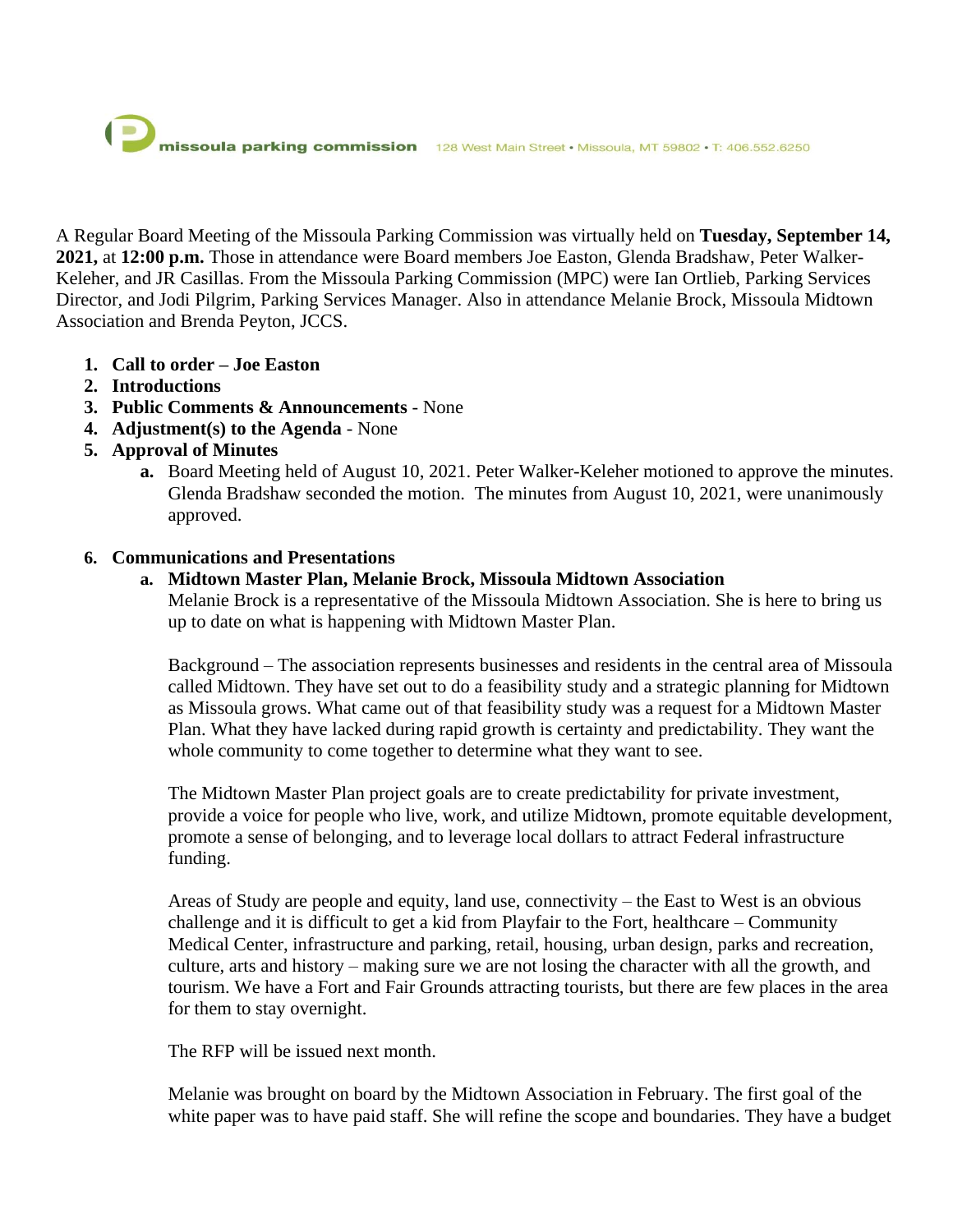of \$550,000.00. The next goal is to procure a team. Winter of 2021 through spring of 2022 will be time to plan and articulate a vision. Implementation is scheduled for fall of 2023.

Steering Committee Members include private developers, major employers, and partner organizations.

The hardest thing when getting started was defining the geographical boundaries to study. Urban Renewal District III (URD III) was the obvious answer. Each block that was added to that district for the product had to meet 12-point criteria. The recommended boundary is starting on Mount and going down to 39<sup>th</sup> including residential neighborhoods of Franklin to the Fort, Brooks to Bancroft on the southern side because they will be directly impacted by the changes happening – they want to be sure there is affordable housing, and  $14<sup>th</sup>$  to Reserve.

For the \$550,000.00 budget, there is \$174,700.00 funding committed. Next month they are going to MRA to ask for help from URD III funds. They are getting funding through multiple private sectors, Missoula Metropolitan Planning Organization (MPO), Mountain Line, and a whole list of others. They are hoping to get to \$200,000.00 prior to going to MRA.

They would love to talk with us about what would be beneficial for a community wide parking conversation to be included in this study. What could Parking Commission presence South of Mount Street look like and is there an appetite for that? They are planning a very extensive community involvement process in this. Melanie stated that she met with Ian and it is a great opportunity for MPC to look at and if there is funding involved, it would be possible. Funding for each aspect of the project will make it easier.

Melanie shared the Brooks Street word chart which showed auto-centric, great parking, scary to walk, fairgrounds, lacks green space, Southgate Mall, and growth. They want multi-modal transportation and to be more bike- ped- friendly.

Melanie finished by stating that they are in the process of securing funds so that they can issue the RFP in good faith.

Joe Easton asked Ian and Melanie to characterize the conversation they have had up to this point about Midtown which is outside of the parking district.

Ian Ortlieb noted that they discussed, basically, a condensed version of this presentation. They have a residential area butting right up against a growing commercial area. There is a ripple effect that could be seen in the residential area with growth of industry. The meeting circled around that parking piece and was primarily informational. Melanie followed up with it very much was a hypothetical. There have been multiple master plans in the area and so far none have included what Parking would look like South of the river. They just don't want to go further down the road without taking the opportunity to ask about parking.

Glenda Bradshaw appreciates the presentation. It does seem like it would be a missed opportunity not to put that question in to the charettes and meetings. Parking and transportation should be a huge piece of this – knowing what that would look like would be helpful. Is there room for managed parking and is there an appetite for that from the public? There is still room and space in the plan right now for that question. Maybe there should be a transportation hub there with parking and bus lines. We had a conversation in our last meeting about whether or not we should extend our boundaries. She would be interested in public feedback.

Joe asked Ian and the Board to remember that we contributed \$75,000.00 to the Downtown Master Plan. We did not make a contribution to the Hip Strip Master Plan because it was a continuation of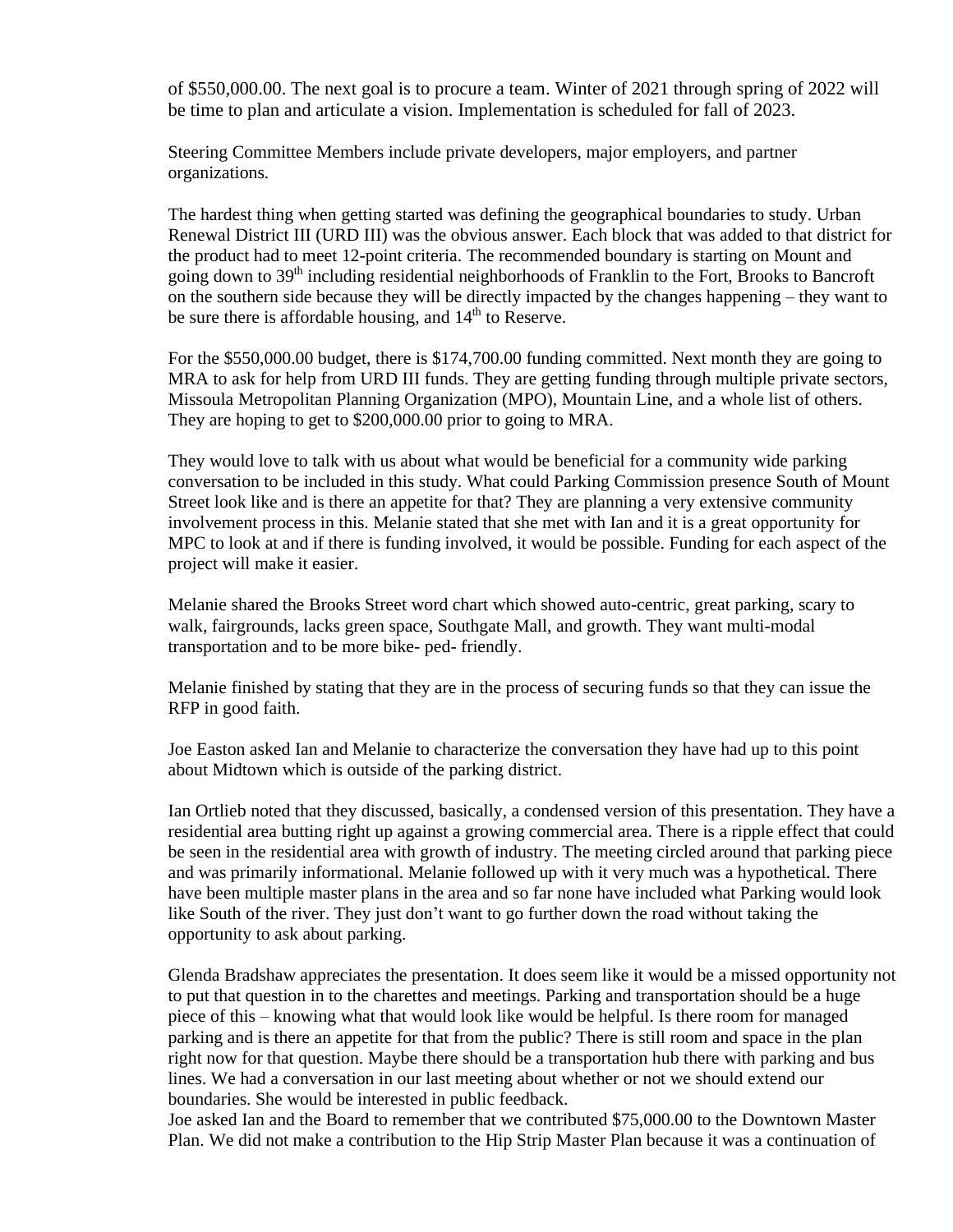the Downtown Master Plan. He asked if Ian and Melanie discussed a dollar amount for contribution and if not, what would be a dollar amount to be considered by the Board. Ian stated that a dollar amount was not discussed. Melanie explained that they just wanted to bring it to MPC as a presentation at this point. They did not discuss a dollar amount.

Joe's goal in contributing and having the question asked and answered through the Master Plan would be first property owners or developers or other public agencies appetite for having managed parking. For him that is parking managed for the public benefit by the Missoula Parking Commission. He is open to a contribution to the master planning but asked for comment from other Board members.

Peter Walker-Keleher asked Joe if he is recommending to Mel that as a part of their scope of study that it would specifically answer the question of managed parking as it relates to the MPC.

Joe said yes and stated that several shoes have to drop before MPC could manage parking in that area and Ian is taking steps to do that. It all depends on the dollar amount we are asked to contribute if our district is not going to be expanded South of the river. He would be interested in a contribution in a lower amount just to forward the public good.

Peter recognized as Mel spoke that his instinct would be to leave MPC completely out of the RFP and really focus on function and the appetite of business owners and property owners for managed parking. Leaving MPC out of it allows the public to determine what managed parking would be desired for Midtown. Once that is determined, it may point to MPC, but it may point in a completely different direction.

JR Casillas echoed that. With respect to the Hip Strip plan there was a focus on appetite for managed parking and concerns. At the end of that process, it was kind of a mixed bag. Some wanted expansion of the jurisdiction and some did not. It was helpful in identifying the situation to let us make intelligent decisions about whether we should be involved.

Mel agrees that setting the conversation up that way would be more palatable.

Glenda totally agrees and is interested in seeing what comes out of the conversation around parking. Leaving MPC out of it makes the most sense.

Peter still thinks it would be super valuable for the team that is selected to consult with Ian or others with the expertise that are affiliated with MPC. He believes that just as a focus item or brining attention to MPC by name would be a mis-step.

Joe stated a willingness to participate and financially participate. He asked Ian to look at the budget and work with Mel to come up with a dollar figure.

Ian will look at it. He thinks it is good to come up with something to further the work of the greater good with this.

Mel stated that there will be a Technical Advisory Committee launching and she will let Ian know when it is happening. The feedback has been helpful.

### **7. Financial Statement**

### **a. JCCS Monthly Financial Review**

Brenda Peyton does not have updated financials this month. She explained that we have been working through the budget and she will get those worked up shortly for everyone.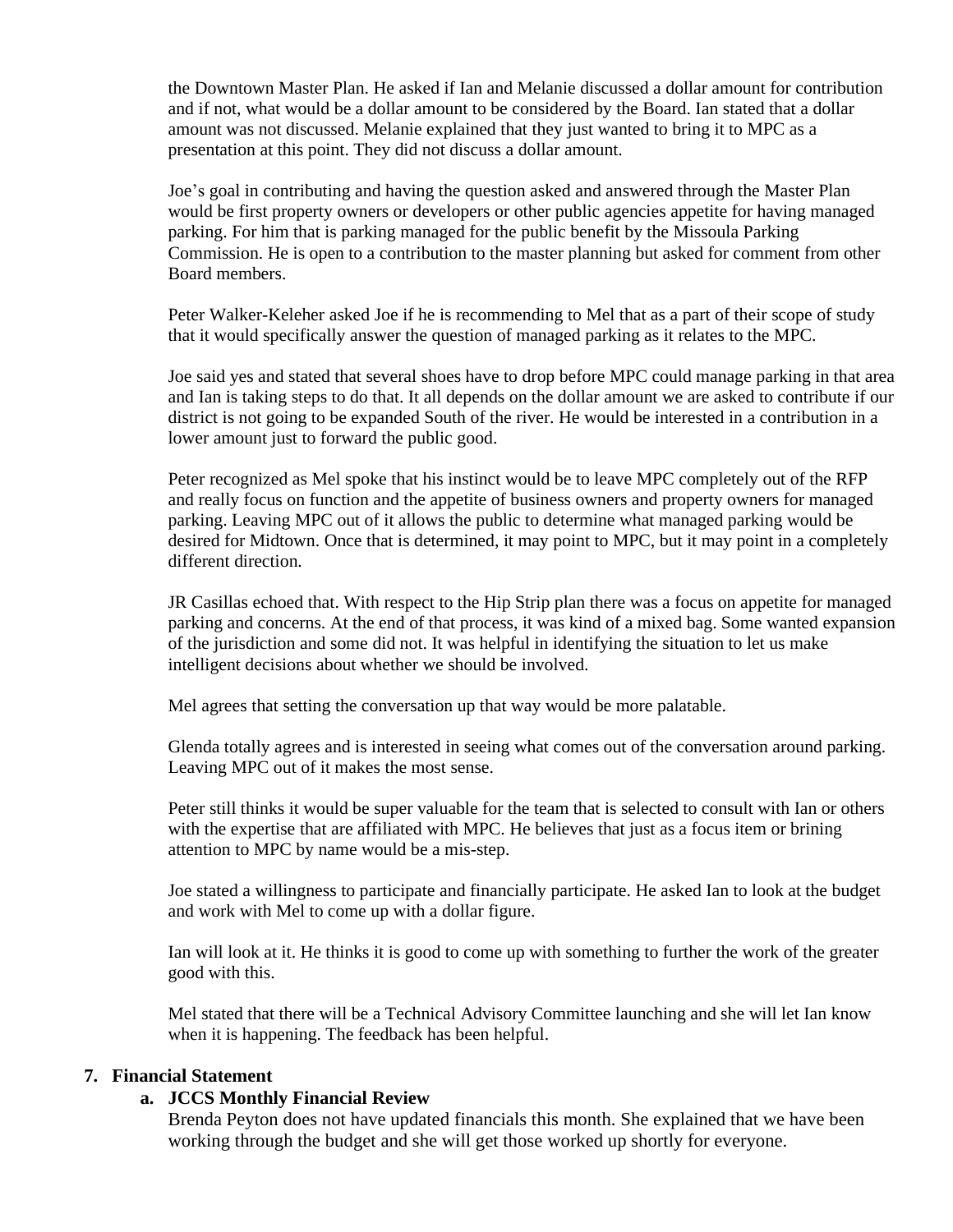Joe asked Ian and Brenda if there is anything that has come up – any red flags.

Ian wanted to note that the delay was on our part. We noticed some allocation issues between the City and JCCS, so we have been clearing that up.

There were no questions from the Commission.

# **8. Director's Report – Ian Ortlieb**

Ian wanted to update the group on expansion of the jurisdiction. It was recommended to form a work group. Leading that group would be a group charter. He is currently working on drafting that group charter. They will start looking at forming a group to look at expansion on the River Triangle and the Hip Strip.

Modem replacement has been completed. There was some communication that caused issue for a few people. Kudos to the admins and maintenance for getting it resolved efficiently.

When the budget was adopted by the City, we started to form the FY22 budget worksheet for JCCS. There were some areas where we know we will have increases in expenditures, like Bank Street repairs. We are hoping to improve the turn around time for JCCS. We are refining our reconciling process.

We are in the process of starting a recruitment for the Administrative Assistant II position. We are hoping to find a good quality candidate that can increase our customer service.

There were no questions.

Joe explained that he and Ian have been working on determining the level of communication necessary for Board level.

Glenda asked if there is any sort of report of when we may anticipate some of the surface parking being returned to the public from the ongoing construction East of Higgins and the hotels. East of trailhead and Dram Shop is primarily leased parking and it is quite difficult to park in that area. Could we take a look at that and if anything could be done for to get that parking back or if it is just as much parking as the construction crews want for as long as they want. Ian asked for clarification on the area. Glenda clarified it is the area North of the river and East of Higgins – on Front and Main to the Madison Bridge.

Ian stated that a question came up on the Front and Main conversion meeting. The main issue in that area was parking in that area and how difficult it is to find parking there. We have not looked into it too far as of yet, but there may be some opportunity.

Peter asked about the desired composition of the internal working group for expansion of the jurisdiction. Ian stated it would likely be an internal City group to determine the policies and procedures. The group charter will shape the strategic goal. There will be some level of stakeholder engagement after that. It will be about policy and procedure as it relates to the City.

Peter asked about the Missoulian project. What are Ian's plan to engage with that project as it goes through the re-zoning process? Ian has reached out to Cole Bergquist about that project. The process is moving forward and the conversation has been started with him on what future planning will look like in terms of that site.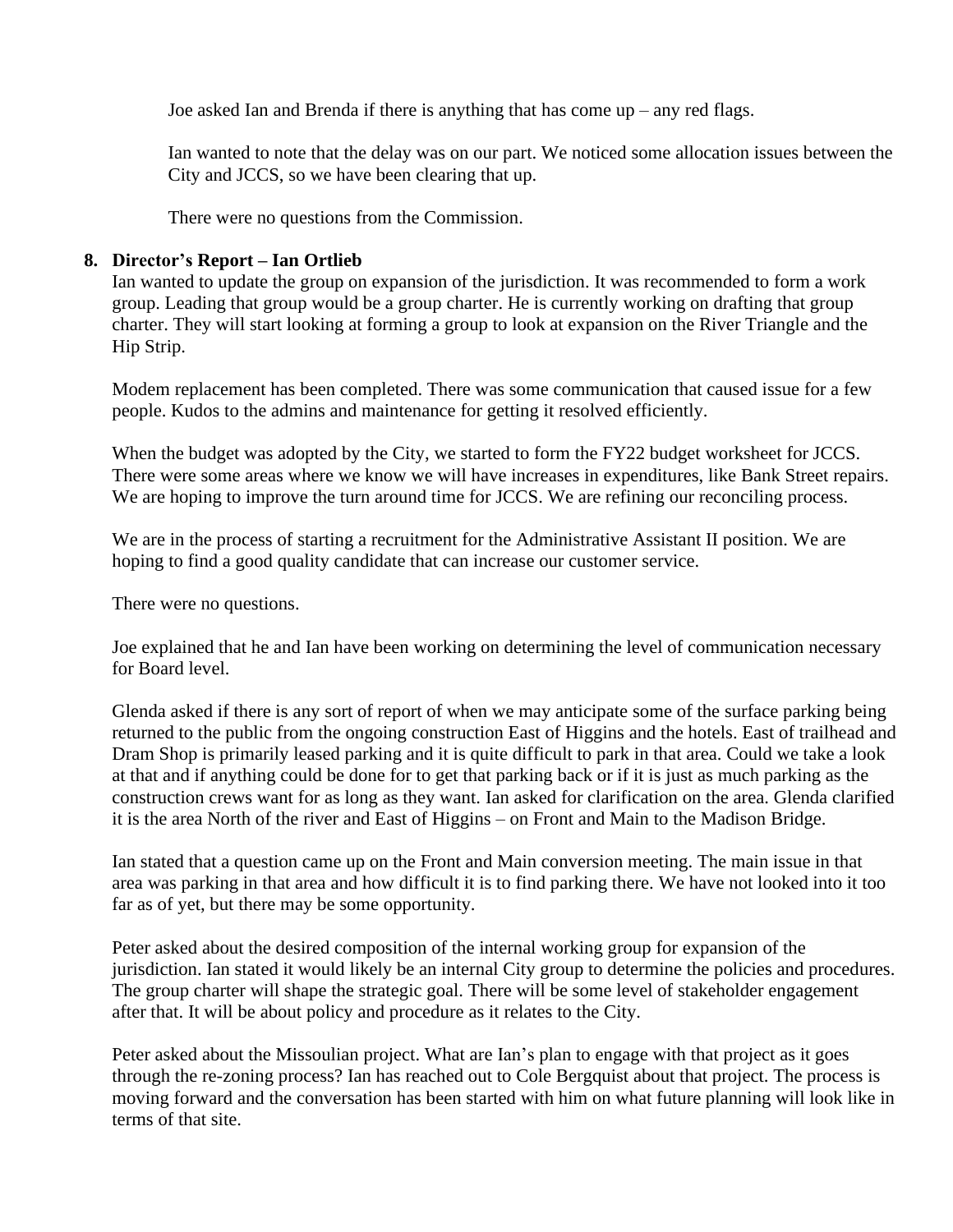JR Casillas stated that they are representing Bergquist on that development and would be happy to facilitate conversations.

# **9. Action Items**

# **a. Midtown Lot Lease Agreement**

The Midtown lease that we have with the France's expires at the end of September. Currently we house 16 parkers in that lot. It is wise on our part to continue that lease. Ian has been in communication with Tim France. Tim is concerned about the cost of the lot increasing based on growing taxes. He negotiated for rent to be adjusted to \$750.00/month. The lease agreement has been redrafted to reflect this new rent amount and includes a stipulation that we would review any property tax increase or decrease and adjust the rent accordingly.

Joe explained that we have been leasing and managing this lot. This would be a new lease for the same area. Joe is prepared to support it. All the spots in there are currently leased up and it is inventory for us.

JR Casillas asked about the lot cost analysis. What is the current rent? \$550.00?

Ian stated \$550.00/month paid out on a quarterly basis was the prior rent.

Peter asked if the Board should be reviewing all leases. Joe stated that the Board only reviews new leases.

JR thinks the language in there about potential increases or decreases based on additional information is probably not enforceable. It is an agreement to agree because we don't know what that looks like. It is only enforceable if it is more specific with dollar amounts and percentages. He is not suggesting it be removed and is sure that both parties will negotiate in good faith.

Peter moved to approve the lease agreement as proposed. JR seconded the motion.

There was no further comment or discussion on the motion.

The motion to approve the lease agreement as proposed was unanimously approved.

#### **10. Non-action Items**

#### **a. New Business**

### **b. Old Business**

### **i. Contractor Code discussion – Data from Peer Review**

Ian explained that a few meetings ago an analysis of parking construction codes was requested.

Ian stated that we currently charge \$10.00/space/day. We did a peer analysis of similar cities. All of that information was detailed in the Directors' report. We are middle of the road. Some are working to get up to where we are (Helena) and some are way above (Salt Lake City).

There was also a request to determine our daily/space revenue. It was determined to be \$3.21 for 2021. \$10 is still much below our daily max, but much above the daily average.